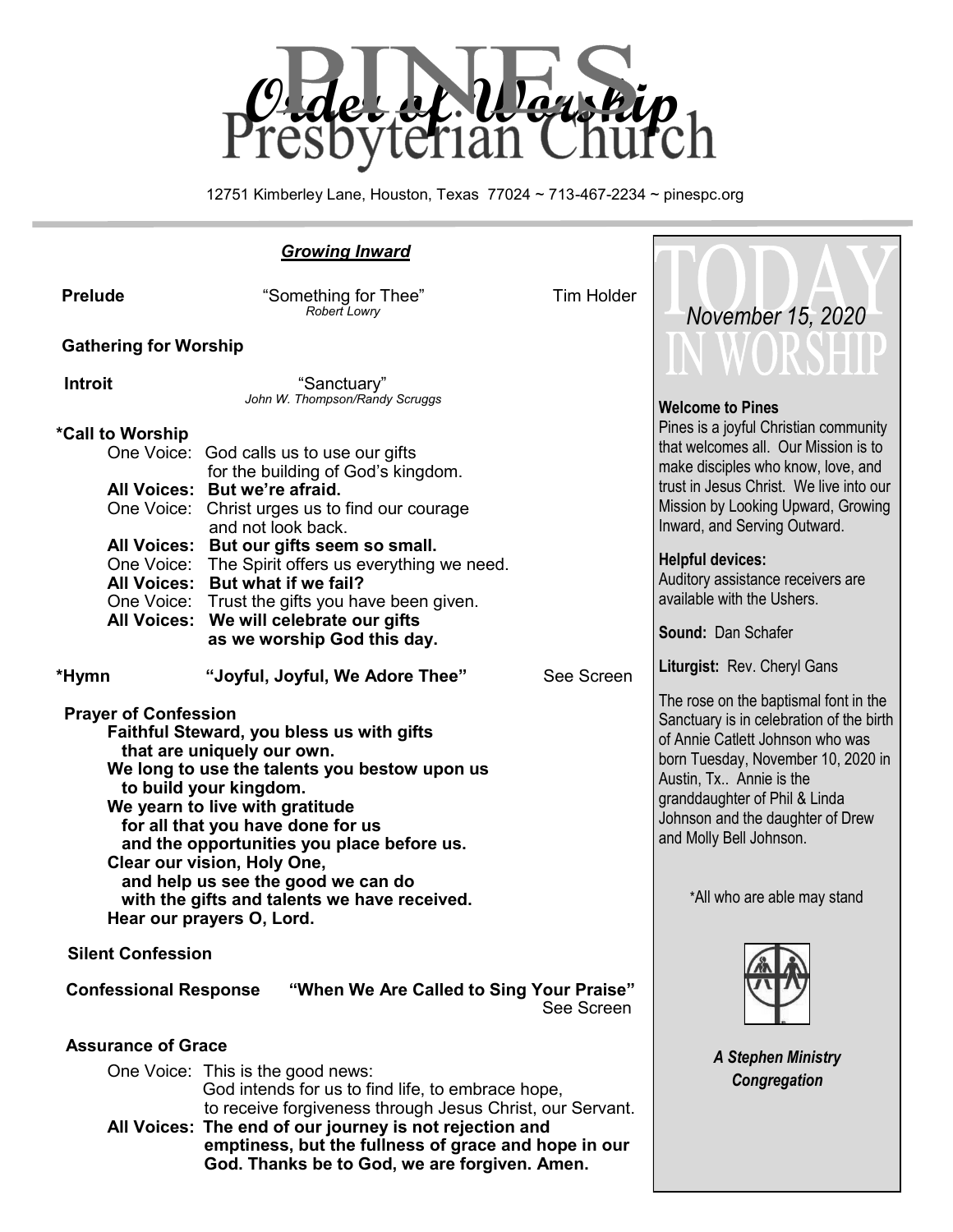#### **Children's Message**

 **Jesus Loves Me! This I know, For the Bible tells me so; Little ones to Him belong; They are weak, but he is strong. Yes, Jesus loves me! Yes, Jesus loves me! Yes, Jesus loves me! The Bible tells me so.** 

#### *Looking Upward*

| <b>Anthem</b>                                                                                                                                                              | "Let All Things Now Living" Steve Allred, Trumpet<br>Welch Folk Melody                                                                                                                                                                                                                                                                                                                                                                                                                                                                                                                                            |  |                  |  |
|----------------------------------------------------------------------------------------------------------------------------------------------------------------------------|-------------------------------------------------------------------------------------------------------------------------------------------------------------------------------------------------------------------------------------------------------------------------------------------------------------------------------------------------------------------------------------------------------------------------------------------------------------------------------------------------------------------------------------------------------------------------------------------------------------------|--|------------------|--|
| <b>Scripture Reading</b>                                                                                                                                                   |                                                                                                                                                                                                                                                                                                                                                                                                                                                                                                                                                                                                                   |  | Matthew 25:14-30 |  |
| <b>Sermon</b>                                                                                                                                                              | "The Grinch"                                                                                                                                                                                                                                                                                                                                                                                                                                                                                                                                                                                                      |  | Rev. Andy Gans   |  |
| *Hymn                                                                                                                                                                      | "God Whose Giving Knows No Ending"                                                                                                                                                                                                                                                                                                                                                                                                                                                                                                                                                                                |  | See Screen       |  |
|                                                                                                                                                                            | <b>Serving Outward</b>                                                                                                                                                                                                                                                                                                                                                                                                                                                                                                                                                                                            |  |                  |  |
|                                                                                                                                                                            | <i>*Saying What We Believe (Apostles' Creed)</i>                                                                                                                                                                                                                                                                                                                                                                                                                                                                                                                                                                  |  |                  |  |
|                                                                                                                                                                            | I believe in God, the Father almighty,<br>Maker of heaven and earth,                                                                                                                                                                                                                                                                                                                                                                                                                                                                                                                                              |  |                  |  |
|                                                                                                                                                                            | and in Jesus Christ his only Son, our Lord;<br>who was conceived by the Holy Ghost,<br>born of the Virgin Mary,<br>suffered under Pontius Pilate,<br>was crucified, dead, and buried;<br>he descended into hell;<br>the third day he rose again from the dead;<br>he ascended into heaven,<br>and sitteth on the right hand<br>of God the Father Almighty;<br>from thence he shall come to judge the quick and the dead.<br>I believe in the Holy Ghost;<br>the holy catholic church;<br>the communion of saints;<br>the forgiveness of sins;<br>the resurrection of the body;<br>and the life everlasting. Amen. |  |                  |  |
| *Gloria Patri<br>Glory be to the Father, and to the Son, and to the Holy Ghost;<br>As it was in the beginning, is now and ever shall be, world without end.<br>Amen. Amen. |                                                                                                                                                                                                                                                                                                                                                                                                                                                                                                                                                                                                                   |  |                  |  |
|                                                                                                                                                                            | Prayers of the People and the Lord's Prayer                                                                                                                                                                                                                                                                                                                                                                                                                                                                                                                                                                       |  |                  |  |
|                                                                                                                                                                            | <b>Celebration of God's Gifts and Our Tithes</b>                                                                                                                                                                                                                                                                                                                                                                                                                                                                                                                                                                  |  |                  |  |
| Hymn                                                                                                                                                                       | "As Those of Old Their Firstfruits Brought" See Screen                                                                                                                                                                                                                                                                                                                                                                                                                                                                                                                                                            |  |                  |  |
| *Charge and Benediction                                                                                                                                                    |                                                                                                                                                                                                                                                                                                                                                                                                                                                                                                                                                                                                                   |  |                  |  |
| <b>*Benediction Response</b>                                                                                                                                               | "Surely It Is God"                                                                                                                                                                                                                                                                                                                                                                                                                                                                                                                                                                                                |  | See Screen       |  |
| *Sending Out The Light of Christ                                                                                                                                           |                                                                                                                                                                                                                                                                                                                                                                                                                                                                                                                                                                                                                   |  |                  |  |
| *Postlude                                                                                                                                                                  | "We Give Thee But Thine Own"<br>Mason and Webb's Cantica Laudis                                                                                                                                                                                                                                                                                                                                                                                                                                                                                                                                                   |  |                  |  |
|                                                                                                                                                                            | Words printed by permission CCLI 998238<br>Portions of our liturgy are from The Abingdon Worship Annual 2020.                                                                                                                                                                                                                                                                                                                                                                                                                                                                                                     |  |                  |  |

 *Copyright © 2019 by Abingdon Press. Used by permission.*

Our Father, who art in heaven, hallowed be thy name. Thy kingdom come, thy will be done, on earth as it is in heaven. Give us this day our daily bread; and forgive us our debts, as we forgive our debtors; and lead us not into temptation, but deliver us from evil. For thine is the kingdom and the power and the glory, forever. Amen.

 $\overline{\phantom{a}}$  ,  $\overline{\phantom{a}}$  ,  $\overline{\phantom{a}}$  ,  $\overline{\phantom{a}}$  ,  $\overline{\phantom{a}}$  ,  $\overline{\phantom{a}}$  ,  $\overline{\phantom{a}}$  ,  $\overline{\phantom{a}}$  ,  $\overline{\phantom{a}}$  ,  $\overline{\phantom{a}}$  ,  $\overline{\phantom{a}}$  ,  $\overline{\phantom{a}}$  ,  $\overline{\phantom{a}}$  ,  $\overline{\phantom{a}}$  ,  $\overline{\phantom{a}}$  ,  $\overline{\phantom{a}}$ 

**The Lord's Prayer**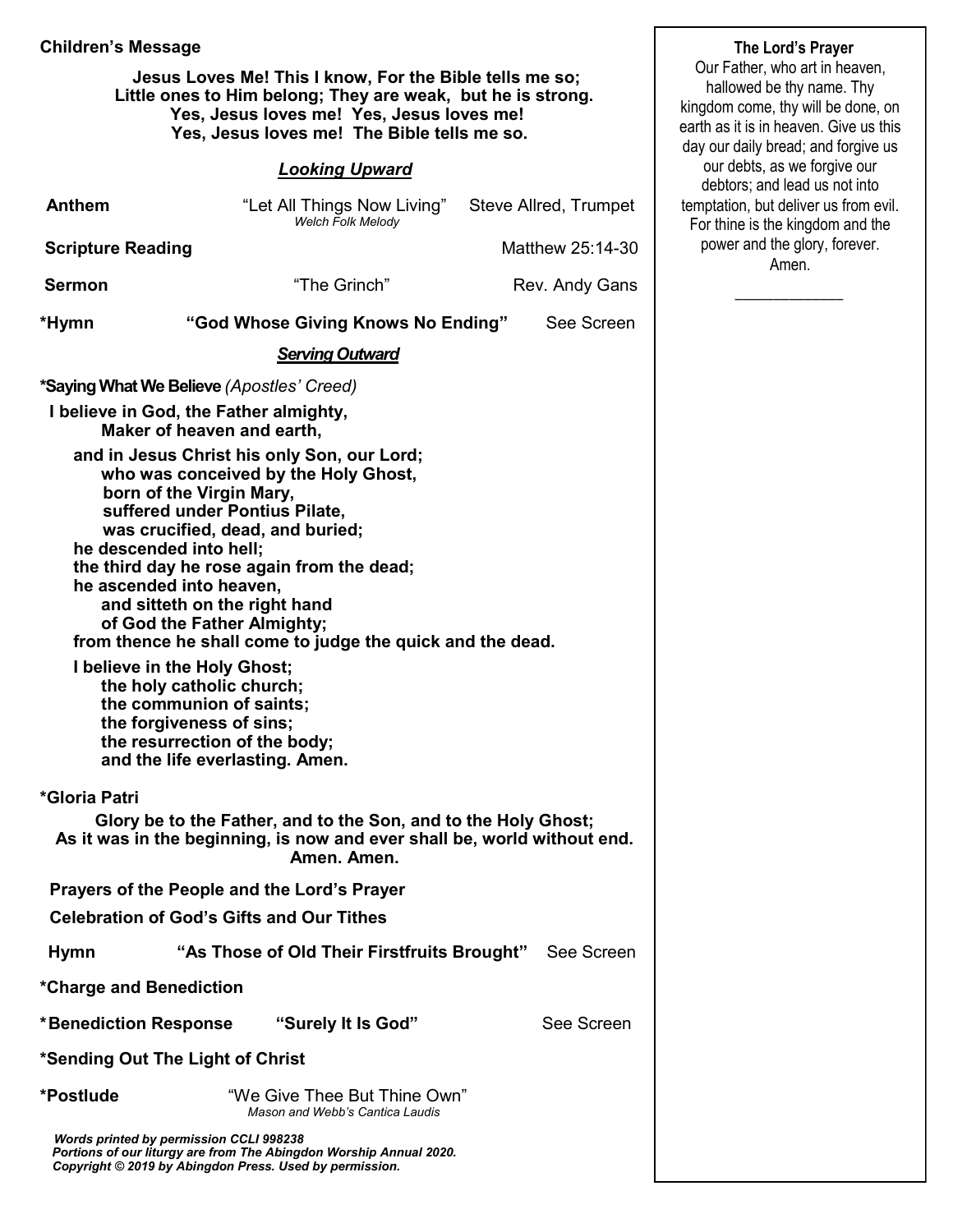# *Calendar for the Week of November 15, 2020*

| Today     | p.m. 5:00                                    | In Car-Nation WorshipBack Parking Lot                                                                                                               |
|-----------|----------------------------------------------|-----------------------------------------------------------------------------------------------------------------------------------------------------|
| Monday    | a.m. 10:00<br>p.m. 12:00                     | C3                                                                                                                                                  |
| Tuesday   | 7:00<br>a.m.<br>7:00<br>p.m.                 |                                                                                                                                                     |
| Wednesday | 11:00<br>a.m.<br>8:00<br>p.m.                |                                                                                                                                                     |
| Thursday  | 5:00<br>p.m.                                 |                                                                                                                                                     |
| Friday    | a.m./p.m.                                    |                                                                                                                                                     |
| Saturday  | a.m./p.m.                                    |                                                                                                                                                     |
| Sunday    | 9:00<br>a.m<br>9:15<br>9:15<br>9:15<br>10:45 | Children's Family Style Sunday School W12<br>Youth Sunday SchoolHigh School Room<br>Worship ServiceSanctuary/Live Streaming on Web and<br>.Facebook |
|           | 11:00                                        |                                                                                                                                                     |
|           | 5:00<br>p.m.                                 | In Car-Nation WorshipBack Parking Lot                                                                                                               |

#### **SERMON NOTES**

 $\Omega$ 

**Instagram.com/pineshouston**

**Get the latest announcements and reminders right before events happen. Find us here: https://twitter.com/HoustonPines.** 

 **Find us on Facebook www.facebook.comPinesPresbyterian Church-1425251917704955/**

 **The newsletter is available in the Narthex for those unable to access it online.**